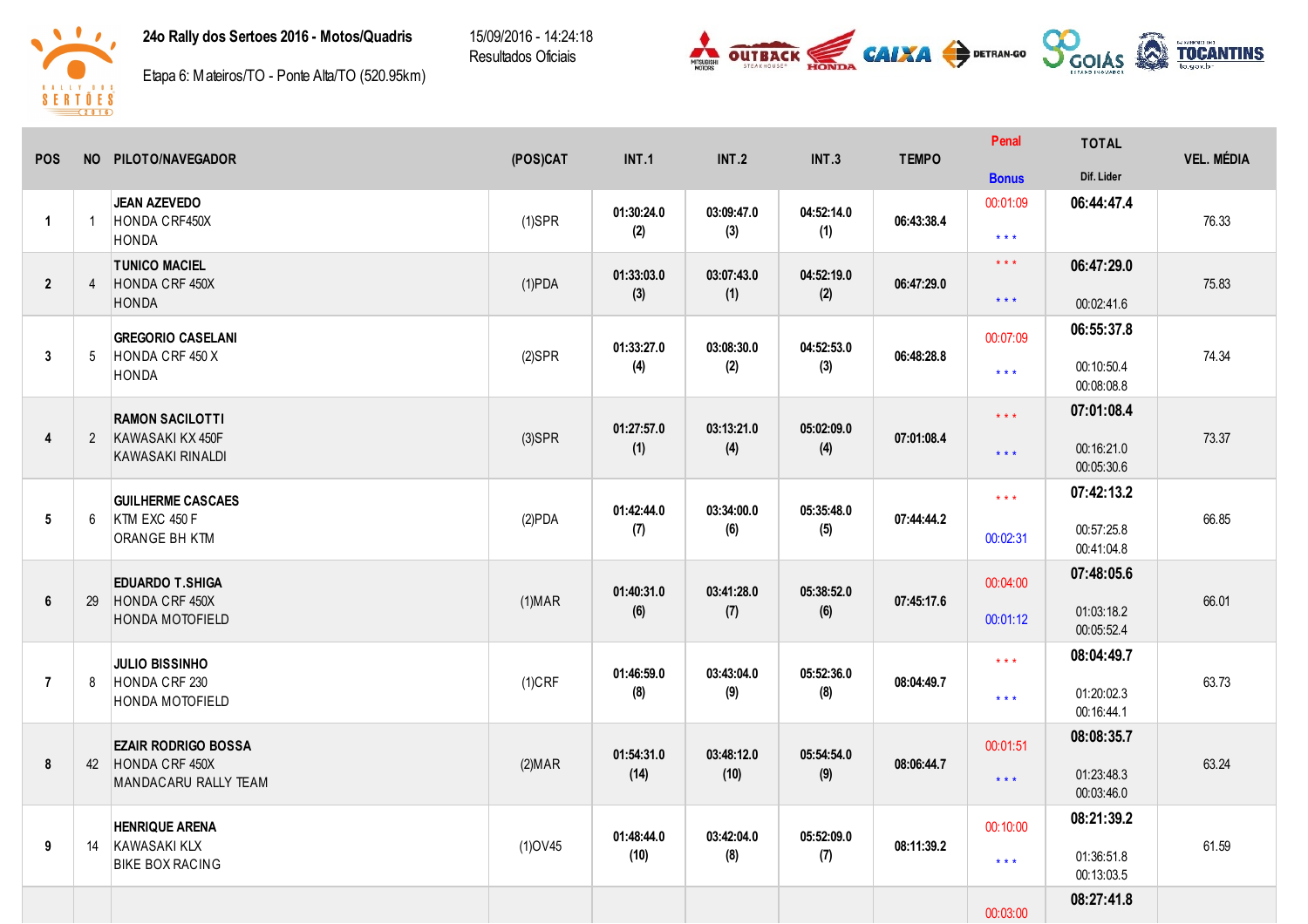| 10 | 51 | <b>MARCELO FABRO</b><br>HONDA CRF 230<br>SERRA ADVENTURE - CAXIAS DO SUL   | $(2)$ CRF      | 01:50:21.0<br>(12) | 03:50:08.0<br>(11) | 06:05:43.0<br>(11) | 08:24:41.8 | $***$                                          | 01:42:54.4<br>00:06:02.6               | 60.86 |
|----|----|----------------------------------------------------------------------------|----------------|--------------------|--------------------|--------------------|------------|------------------------------------------------|----------------------------------------|-------|
| 11 | 44 | <b>RONALDO IMAY</b><br><b>KTM XC-W 450</b><br>O BOTICARIO RALLY            | $(2)$ OV45     | 01:50:23.0<br>(13) | 03:54:49.0<br>(12) | 06:04:18.0<br>(10) | 08:25:00.7 | 00:03:00<br>$***$                              | 08:28:00.7<br>01:43:13.3<br>00:00:18.9 | 60.82 |
| 12 | 37 | <b>VITOR Y.CLOSS</b><br>KAWASAKI KLX 450R<br>MANDACARU RALLY TEAM          | (3)PDA         | 01:39:57.0<br>(5)  | 03:27:12.0<br>(5)  | 06:11:04.0<br>(12) | 08:27:56.9 | 00:08:42<br>$***$                              | 08:36:38.9<br>01:51:51.5<br>00:08:38.2 | 59.81 |
| 13 |    | <b>RAFAEL MILAN</b><br>12 HUSABERG FE 501<br><b>BRASIL MOTO TOUR</b>       | $(4)$ PDA      | 01:49:42.0<br>(11) | 03:57:42.0<br>(13) | 06:19:16.0<br>(14) | 08:42:11.8 | $\star \star \star$<br>$\star$ $\star$ $\star$ | 08:42:11.8<br>01:57:24.4<br>00:05:32.9 | 59.17 |
| 14 |    | JOSE DE DEUS B. NETO<br>19 KTM ECX 350<br>O BOTICARIO RALLY                | (3) <b>MAR</b> | 01:48:30.0<br>(9)  | 03:58:44.0<br>(14) | 06:16:51.0<br>(13) | 08:45:56.9 | 00:06:00<br>$***$                              | 08:51:56.9<br>02:07:09.5<br>00:09:45.1 | 58.09 |
| 15 |    | PEDRO H.T.COSTA<br>102 POLARIS SCRAMBLER XP<br>MANDACARU RALLY TEAM        | (1)QDR         | 01:54:42.0<br>(15) | 04:06:21.0<br>(15) | 06:26:37.0<br>(15) | 08:53:40.6 | $***$<br>$***$                                 | 08:53:40.6<br>02:08:53.2<br>00:01:43.7 | 57.9  |
| 16 | 30 | <b>CRISTIANO TEIXEIRA</b><br>HONDA CRF 230<br><b>HONDA MOTOFIELD</b>       | $(3)$ CRF      | 01:57:20.0<br>(18) | 04:06:30.0<br>(16) | 06:36:37.0<br>(16) | 08:59:03.8 | 00:02:00<br>$***$                              | 09:01:03.8<br>02:16:16.4<br>00:07:23.2 | 57.11 |
| 17 | 41 | <b>CESAR RAFAEL WILKE</b><br>HONDA CRF 450X<br>100% AMIGOS                 | (4) <b>MAR</b> | 02:02:34.0<br>(21) | 04:18:59.0<br>(18) | 06:39:22.0<br>(18) | 09:04:12.9 | 00:10:57<br>$***$                              | 09:15:09.9<br>02:30:22.5<br>00:14:06.1 | 55.66 |
| 18 | 34 | <b>JOAO REGO BARROS</b><br>YAMAHA YZ250FX<br><b>TOCANTINS NO SERTOES</b>   | $(3)$ OV45     | 01:57:57.0<br>(19) | 04:09:38.0<br>(17) | 06:38:02.0<br>(17) | 09:22:13.4 | 00:03:00<br>$***$                              | 09:25:13.4<br>02:40:26.0<br>00:10:03.5 | 54.67 |
| 19 | 38 | <b>ANDRE DE ASSUMPCAO</b><br><b>KTM 450 EXC</b><br><b>BRASIL MOTO TOUR</b> | $(5)$ MAR      | 02:11:43.0<br>(24) | 04:33:26.0<br>(21) | 06:56:32.0<br>(19) | 09:35:04.6 | 00:03:27<br>00:11:00                           | 09:27:31.6<br>02:42:44.2<br>00:02:18.2 | 54.44 |
| 20 |    | <b>HELIO PESSOA</b><br>104 YAMAHA RAPTOR 700<br><b>PRORALLY</b>            | (2)QDR         | 02:14:59.0<br>(25) | 04:57:45.0<br>(26) | 08:11:10.0<br>(25) | 09:30:00.0 | 00:30:00<br>$***$                              | 10:00:00.0<br>03:15:12.6<br>00:32:28.4 | 51.5  |
|    |    |                                                                            |                |                    |                    |                    |            |                                                | 10:02:00.0                             |       |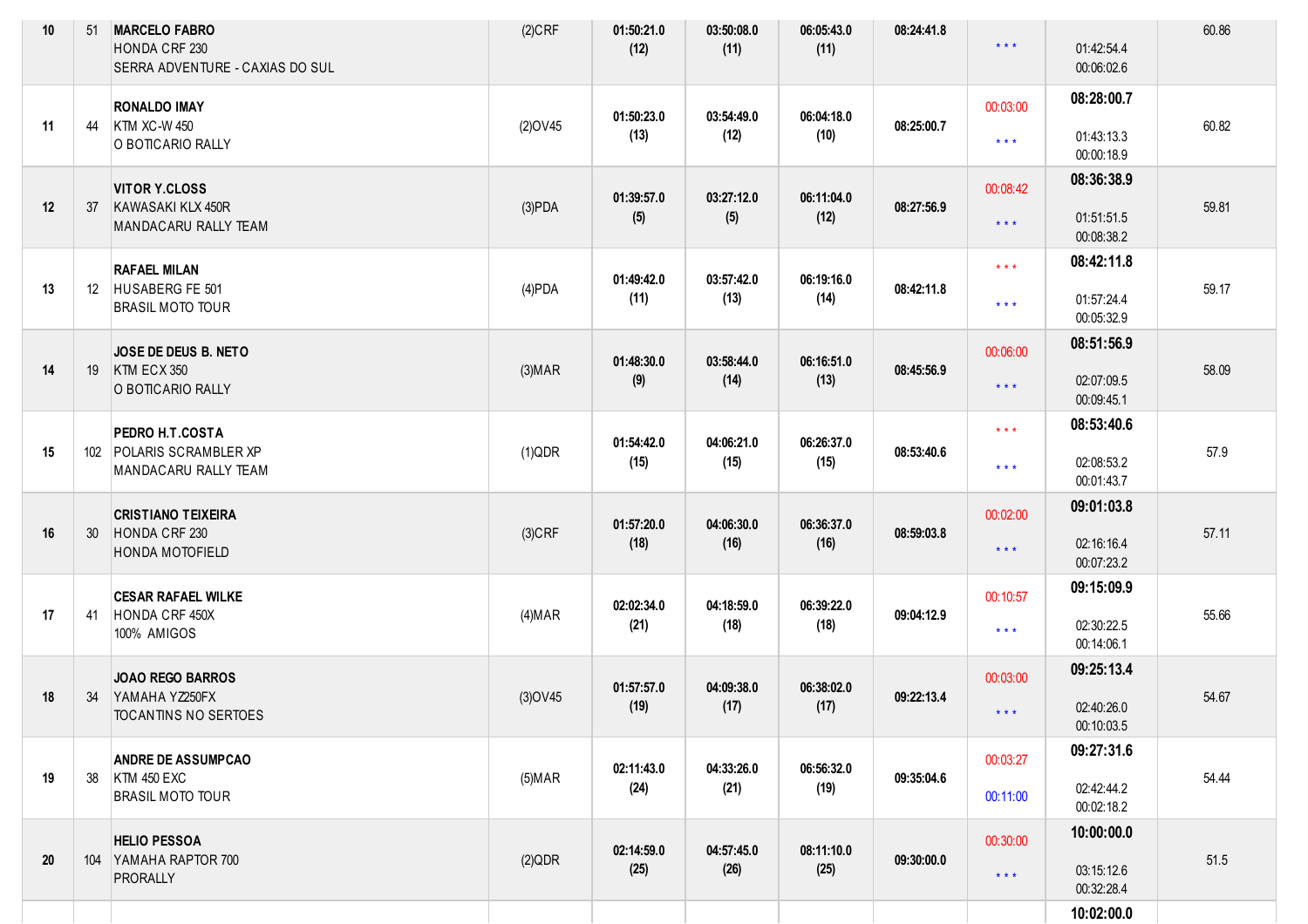| 10:02:00.0<br><b>ISRAEL C.SEGUNDO</b><br>00:32:00<br>04:54:42.0<br>07:20:25.0<br>02:50:20.0<br>HONDA CRF 450X<br>51.33<br>22<br>31<br>(6) <b>MAR</b><br>09:30:00.0<br>(28)<br>(24)<br>(25)<br>03:17:12.6<br>$\star$ $\star$ $\star$<br><b>BALSAS OFF ROAD</b><br>00:00:00.0<br>10:03:00.0<br><b>LEONARDO DE ALMEIDA</b><br>00:33:00<br>$\star$ $\star$ $\star$<br>$\star$ $\star$ $\star$<br>$\star$ $\star$ $\star$<br>51.24<br>23<br>KAWASAKI KLX450R<br>$(4)$ SPR<br>09:30:00.0<br>39<br>03:18:12.6<br>$\star\star\star$<br><b>BIKE BOX RACING</b><br>00:01:00.0<br>10:09:00.0<br>JEFERSON M. NOBRE<br>00:39:00<br>02:09:03.0<br>04:33:34.0<br>07:14:08.0<br>112 YAMAHA RAPTOR 700<br>(3)QDR<br>09:30:00.0<br>50.74<br>24<br>(22)<br>(23)<br>(22)<br>03:24:12.6<br>$***$<br><b>NC RALLY TEAM</b><br>00:06:00.0<br>10:22:00.0<br>00:52:00<br>EDGLEY M.L. SOBRINHO<br>02:09:08.0<br>04:37:50.0<br>07:06:43.0<br>49.68<br>25<br>106 YAMAHA RAPTOR<br>09:30:00.0<br>$(4)$ QDR<br>(23)<br>(23)<br>(21)<br>03:37:12.6<br>$\star\star\star$<br><b>NC RALLY TEAM</b><br>00:13:00.0<br>10:46:33.0<br><b>MARISERGIO F. KONS</b><br>01:16:33<br>01:56:49.0<br>04:26:11.0<br>09:40:09.0<br>47.79<br>26<br>YAMAHA WR<br>33<br>$(5)$ OV45<br>09:30:00.0<br>(19)<br>(28)<br>(17)<br>04:01:45.6<br>$\star \star \star$<br>YAMAHA RINALDI RALLY TEAM<br>00:24:33.0<br>11:25:00.0<br>RONALDO P. DA SILVA<br>01:55:00<br>$\star$ $\star$ $\star$<br>$\star$ $\star$ $\star$<br>$***$<br>45.11<br>27<br>HONDA CRF 230<br>$(4)$ CRF<br>09:30:00.0<br>52<br>04:40:12.6<br>$\star\star\star$<br><b>TEAM PROBLEMA</b><br>00:38:27.0<br>12:15:30.0<br><b>WILLIAM UZAL GARCIA</b><br>02:45:30<br>08:16:19.0<br>02:19:40.0<br>05:40:49.0<br>42.01<br>28<br>HUSABERG FE450<br>09:30:00.0<br>(7) <b>MAR</b><br>40<br>(28)<br>(27)<br>(26)<br>05:30:42.6<br>$\star \star \star$<br>CONSTRUTECH RACING<br>00:50:30.0<br>14:05:00.0<br><b>DIEGO LICIO</b><br>04:35:00<br>05:19:15.0<br>08:14:41.0<br>02:20:59.0<br>29<br>105<br>YAMAHA RAPTOR 700<br>$(5)$ QDR<br>09:30:00.0<br>36.57<br>(27)<br>(26)<br>(27)<br>07:20:12.6<br>* * *<br>DKR TEAM (SERTOES) |
|-------------------------------------------------------------------------------------------------------------------------------------------------------------------------------------------------------------------------------------------------------------------------------------------------------------------------------------------------------------------------------------------------------------------------------------------------------------------------------------------------------------------------------------------------------------------------------------------------------------------------------------------------------------------------------------------------------------------------------------------------------------------------------------------------------------------------------------------------------------------------------------------------------------------------------------------------------------------------------------------------------------------------------------------------------------------------------------------------------------------------------------------------------------------------------------------------------------------------------------------------------------------------------------------------------------------------------------------------------------------------------------------------------------------------------------------------------------------------------------------------------------------------------------------------------------------------------------------------------------------------------------------------------------------------------------------------------------------------------------------------------------------------------------------------------------------------------------------------------------------------------------------------------------------------------------------------------------------------------------------------------------------------------------------------------------------------------------------------------------------------------|
|                                                                                                                                                                                                                                                                                                                                                                                                                                                                                                                                                                                                                                                                                                                                                                                                                                                                                                                                                                                                                                                                                                                                                                                                                                                                                                                                                                                                                                                                                                                                                                                                                                                                                                                                                                                                                                                                                                                                                                                                                                                                                                                               |
|                                                                                                                                                                                                                                                                                                                                                                                                                                                                                                                                                                                                                                                                                                                                                                                                                                                                                                                                                                                                                                                                                                                                                                                                                                                                                                                                                                                                                                                                                                                                                                                                                                                                                                                                                                                                                                                                                                                                                                                                                                                                                                                               |
|                                                                                                                                                                                                                                                                                                                                                                                                                                                                                                                                                                                                                                                                                                                                                                                                                                                                                                                                                                                                                                                                                                                                                                                                                                                                                                                                                                                                                                                                                                                                                                                                                                                                                                                                                                                                                                                                                                                                                                                                                                                                                                                               |
|                                                                                                                                                                                                                                                                                                                                                                                                                                                                                                                                                                                                                                                                                                                                                                                                                                                                                                                                                                                                                                                                                                                                                                                                                                                                                                                                                                                                                                                                                                                                                                                                                                                                                                                                                                                                                                                                                                                                                                                                                                                                                                                               |
|                                                                                                                                                                                                                                                                                                                                                                                                                                                                                                                                                                                                                                                                                                                                                                                                                                                                                                                                                                                                                                                                                                                                                                                                                                                                                                                                                                                                                                                                                                                                                                                                                                                                                                                                                                                                                                                                                                                                                                                                                                                                                                                               |
|                                                                                                                                                                                                                                                                                                                                                                                                                                                                                                                                                                                                                                                                                                                                                                                                                                                                                                                                                                                                                                                                                                                                                                                                                                                                                                                                                                                                                                                                                                                                                                                                                                                                                                                                                                                                                                                                                                                                                                                                                                                                                                                               |
|                                                                                                                                                                                                                                                                                                                                                                                                                                                                                                                                                                                                                                                                                                                                                                                                                                                                                                                                                                                                                                                                                                                                                                                                                                                                                                                                                                                                                                                                                                                                                                                                                                                                                                                                                                                                                                                                                                                                                                                                                                                                                                                               |
| 01:49:30.0                                                                                                                                                                                                                                                                                                                                                                                                                                                                                                                                                                                                                                                                                                                                                                                                                                                                                                                                                                                                                                                                                                                                                                                                                                                                                                                                                                                                                                                                                                                                                                                                                                                                                                                                                                                                                                                                                                                                                                                                                                                                                                                    |
| 15:02:00.0<br>05:32:00<br><b>ANDRE T.A.SUGUITA</b><br>01:56:30.0<br>04:39:04.0<br>07:12:08.0<br>34.26<br>30<br>110 CAN AM RENEGADE<br>09:30:00.0<br>$(6)$ QDR<br>(16)<br>(24)<br>(22)<br>08:17:12.6<br>$\star$ $\star$ $\star$<br><b>BIKE BOX RACING</b><br>00:57:00.0                                                                                                                                                                                                                                                                                                                                                                                                                                                                                                                                                                                                                                                                                                                                                                                                                                                                                                                                                                                                                                                                                                                                                                                                                                                                                                                                                                                                                                                                                                                                                                                                                                                                                                                                                                                                                                                        |
| 18:11:00.0<br>08:41:00<br>JAVIER F. DIEGO<br>$\star$ $\star$ $\star$<br>$\star$ $\star$ $\star$<br>$\star$ $\star$ $\star$<br>111 LDE 641 CAN AM<br>$(7)$ QDR<br>28.32<br>31<br>09:30:00.0<br>11:26:12.6<br>$\star$ $\star$ $\star$<br><b>BIANCHINI RALLY</b><br>03:09:00.0                                                                                                                                                                                                                                                                                                                                                                                                                                                                                                                                                                                                                                                                                                                                                                                                                                                                                                                                                                                                                                                                                                                                                                                                                                                                                                                                                                                                                                                                                                                                                                                                                                                                                                                                                                                                                                                   |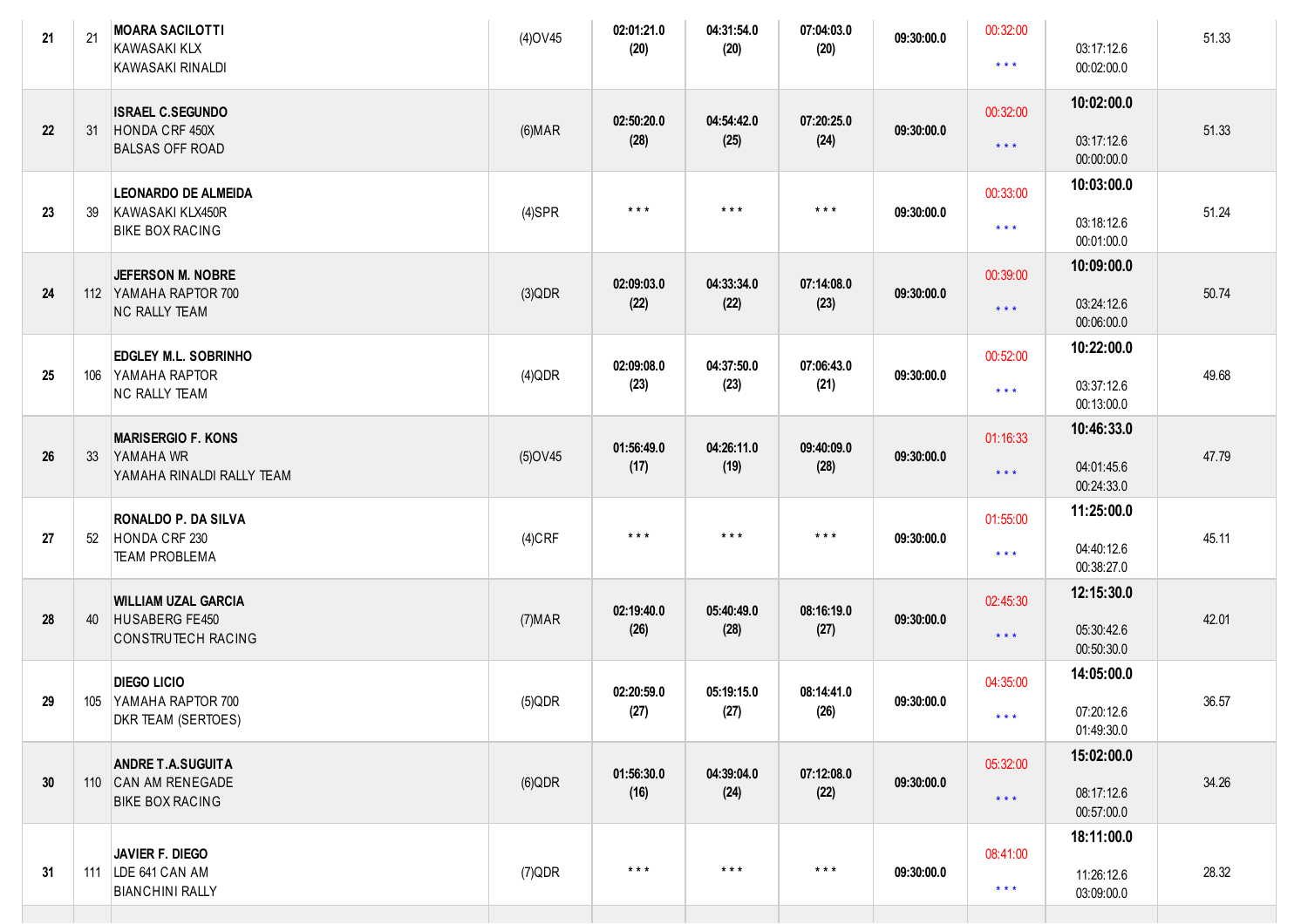| 32 | 11 | <b>DANIEL BARP CREMA</b><br>YAMAHA YZF             | (8) <b>MAR</b>  | $\star$ $\star$ $\star$ | $\star$ $\star$ $\star$ | $\star$ $\star$ $\star$ | 09:30:00.0 | 08:50:21                | 18:20:21.0               | 28.08 |
|----|----|----------------------------------------------------|-----------------|-------------------------|-------------------------|-------------------------|------------|-------------------------|--------------------------|-------|
|    |    | YAMAHA RINALDI RALLY TEAM                          |                 |                         |                         |                         |            | $\star$ $\star$ $\star$ | 11:35:33.6<br>00:09:21.0 |       |
|    |    | <b>GEISON P. BELMONT</b>                           |                 | $\star$ $\star$ $\star$ | $\star$ $\star$ $\star$ | $\star$ $\star$ $\star$ |            | 09:05:00                | 18:35:00.0               |       |
| 33 |    | 103 PROTOTIPO 1000 4X4<br><b>MAIKON RALLY TEAM</b> | $(8)$ QDR       |                         |                         |                         | 09:30:00.0 | $\star$ $\star$ $\star$ | 11:50:12.6<br>00:14:39.0 | 27.71 |
|    |    | JOVANIO L. FRUTUOSO                                |                 | $\star$ $\star$ $\star$ | $\star$ $\star$ $\star$ | $\star$ $\star$ $\star$ |            | 09:52:27                | 19:22:27.0               |       |
| 34 | 27 | YAMAHA WR 450F<br>MOTOSUPER                        | (6) OV45        |                         |                         |                         | 09:30:00.0 | $\star$ $\star$ $\star$ | 12:37:39.6<br>00:47:27.0 | 26.58 |
|    |    | <b>CHRISTIAN COSTANTINI</b>                        |                 |                         |                         |                         |            | 09:57:00                | 19:27:00.0               |       |
| 35 | 22 | HONDA CRF450X<br><b>ONE RALLY</b>                  | (9) <b>MAR</b>  | $\star$ $\star$ $\star$ | $\star$ $\star$ $\star$ | $\star$ $\star$ $\star$ | 09:30:00.0 | $\star$ $\star$ $\star$ | 12:42:12.6<br>00:04:33.0 | 26.48 |
|    |    | <b>DIOGO ZONATO</b>                                |                 |                         |                         |                         |            | 10:54:00                | 20:24:00.0               |       |
| 36 |    | 108 PROTOTIPO<br><b>ZONARACINGTEAM</b>             | $(9)$ QDR       | $\star$ $\star$ $\star$ | $\star$ $\star$ $\star$ | $\star$ $\star$ $\star$ | 09:30:00.0 | $\star$ $\star$ $\star$ | 13:39:12.6<br>00:57:00.0 | 25.24 |
|    |    | <b>LUCIANO GOMES</b>                               |                 | $\star$ $\star$ $\star$ | $\star$ $\star$ $\star$ | $\star$ $\star$ $\star$ |            | 11:10:42                | 20:40:42.0               |       |
| 37 | 47 | YAMAHA WR450F<br>YAMAHA RINALDI RALLY TEAM         | $(10)$ MAR      |                         |                         |                         | 09:30:00.0 | $\star$ $\star$ $\star$ | 13:55:54.6<br>00:16:42.0 | 24.9  |
|    |    | <b>FLAVIO CATENGA</b>                              |                 | $\star$ $\star$ $\star$ | $\star$ $\star$ $\star$ | $\star$ $\star$ $\star$ |            | 11:45:00                | 21:15:00.0               |       |
| 38 | 9  | HONDA CRF450<br><b>BRASIL MOTO TOUR</b>            | $(5)$ PDA       |                         |                         |                         | 09:30:00.0 | $\star$ $\star$ $\star$ | 14:30:12.6<br>00:34:18.0 | 24.23 |
|    |    | <b>BRUNO BERALDI</b>                               |                 | $\star$ $\star$ $\star$ | $\star$ $\star$ $\star$ | $\star$ $\star$ $\star$ |            | 12:30:00                | 22:00:00.0               |       |
| 39 |    | 109 YAMAHA RAPTOR 700<br><b>BIKE BOX RACING</b>    | $(10)$ QDR      |                         |                         |                         | 09:30:00.0 | $\star$ $\star$ $\star$ | 15:15:12.6<br>00:45:00.0 | 23.41 |
|    |    | <b>MARCIO ADAMI</b>                                |                 | $\star$ $\star$ $\star$ | $\star$ $\star$ $\star$ | $\star$ $\star$ $\star$ |            | 12:33:00                | 22:03:00.0               |       |
| 40 |    | 32 HONDA CRFX 450<br>SO DOIS NO RALLY              | $(7)$ OV45      |                         |                         |                         | 09:30:00.0 | $\star$ $\star$ $\star$ | 15:18:12.6<br>00:03:00.0 | 23.36 |
|    |    | <b>RAMI SFREDO</b>                                 |                 |                         |                         |                         |            | 12:47:00                | 22:17:00.0               |       |
| 41 | 26 | HONDA CRF 450X<br><b>SFREDO RACING TEAM</b>        | (11) <b>MAR</b> | $\star$ $\star$ $\star$ | $\star$ $\star$ $\star$ | $\star$ $\star$ $\star$ | 09:30:00.0 | $\star$ $\star$ $\star$ | 15:32:12.6<br>00:14:00.0 | 23.11 |
|    |    | <b>RICARDO MARTINS</b>                             |                 |                         |                         |                         |            | 12:47:00                | 22:17:00.0               |       |
| 42 | 10 | YAMAHA WR450<br>YAMAHA RINALDI RALLY TEAM          | $(6)$ PDA       | $\star$ $\star$ $\star$ | $\star$ $\star$ $\star$ | $\star$ $\star$ $\star$ | 09:30:00.0 | $\star$ $\star$ $\star$ | 15:32:12.6<br>00:00:00.0 | 23.11 |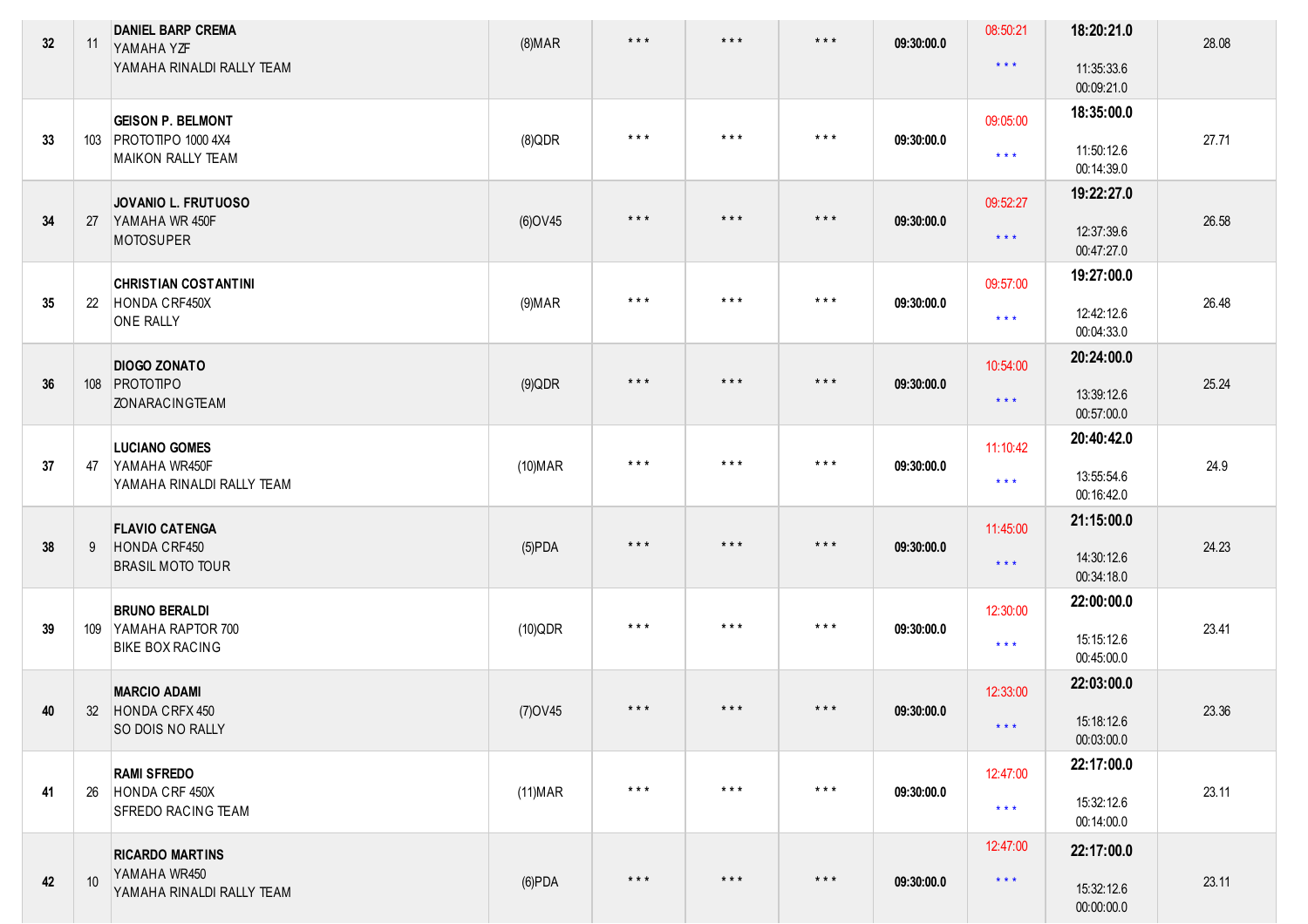| 43 | 15 | <b>MARCOS COLVERO</b><br>KTM EXC450<br><b>BIANCHINI RALLY</b>              | $(7)$ PDA       | $\star$ $\star$ $\star$ | $\star$ $\star$ $\star$ | $\star$ $\star$ $\star$ | 09:30:00.0 | 12:47:00<br>$\star$ $\star$ $\star$ | 22:17:00.0<br>15:32:12.6<br>00:00:00.0 | 23.11 |
|----|----|----------------------------------------------------------------------------|-----------------|-------------------------|-------------------------|-------------------------|------------|-------------------------------------|----------------------------------------|-------|
| 44 |    | <b>RODRIGO MONTEMOR</b><br>16 HUSQWARNA FE 450<br><b>BIKE BOX RACING</b>   | $(8)$ PDA       | $\star$ $\star$ $\star$ | $***$                   | $\star$ $\star$ $\star$ | 09:30:00.0 | 12:47:00<br>$\star$ $\star$ $\star$ | 22:17:00.0<br>15:32:12.6<br>00:00:00.0 | 23.11 |
| 45 | 17 | <b>KASSIANO BURTETT</b><br>HONDA CRF 450X<br><b>BRASIL MOTO TOUR</b>       | (12) <b>MAR</b> | $\star$ $\star$ $\star$ | $\star$ $\star$ $\star$ | $\star$ $\star$ $\star$ | 09:30:00.0 | 12:47:00<br>$\star$ $\star$ $\star$ | 22:17:00.0<br>15:32:12.6<br>00:00:00.0 | 23.11 |
| 46 | 20 | <b>DIMAS MATTOS</b><br><b>KTM RALLY REPLICA</b><br><b>BRASIL MOTO TOUR</b> | (8) OV45        | $\star$ $\star$ $\star$ | $***$                   | $\star$ $\star$ $\star$ | 09:30:00.0 | 12:47:00<br>$\star$ $\star$ $\star$ | 22:17:00.0<br>15:32:12.6<br>00:00:00.0 | 23.11 |
| 47 | 23 | <b>RODRIGO BETTI</b><br>KTM RALLY REPLICA 450<br><b>BIKE BOX RACING</b>    | $(5)$ SPR       | $\star$ $\star$ $\star$ | $\star$ $\star$ $\star$ | $\star$ $\star$ $\star$ | 09:30:00.0 | 12:47:00<br>$\star$ $\star$ $\star$ | 22:17:00.0<br>15:32:12.6<br>00:00:00.0 | 23.11 |
| 48 | 25 | <b>DANILO S. F. GOMES</b><br><b>HONDA CRF X</b><br>O BOTICARIO RALLY       | (13) <b>MAR</b> | $\star$ $\star$ $\star$ | $\star$ $\star$ $\star$ | $\star$ $\star$ $\star$ | 09:30:00.0 | 12:47:00<br>$\star$ $\star$ $\star$ | 22:17:00.0<br>15:32:12.6<br>00:00:00.0 | 23.11 |
| 49 | 28 | <b>TULIO BORGES MALTA</b><br>HONDA CRF 230CC<br><b>BYMOTO</b>              | $(5)$ CRF       | $***$                   | $\star$ $\star$ $\star$ | $\star$ $\star$ $\star$ | 09:30:00.0 | 12:47:00<br>$\star$ $\star$ $\star$ | 22:17:00.0<br>15:32:12.6<br>00:00:00.0 | 23.11 |
| 50 | 35 | <b>SILVIO MARTINS</b><br><b>KTM 450CC</b><br><b>MARTINS RACING</b>         | $(9)$ OV45      | $\star$ $\star$ $\star$ | $\star$ $\star$ $\star$ | $\star$ $\star$ $\star$ | 09:30:00.0 | 12:47:00<br>$\star$ $\star$ $\star$ | 22:17:00.0<br>15:32:12.6<br>00:00:00.0 | 23.11 |
| 51 |    | <b>JEAN CARLO MACHADO</b><br>36 SUZUKI DR400<br><b>TORKACTION</b>          | (9)PDA          | $***$                   | $\star$ $\star$ $\star$ | $***$                   | 09:30:00.0 | 12:47:00<br>$\star$ $\star$ $\star$ | 22:17:00.0<br>15:32:12.6<br>00:00:00.0 | 23.11 |
| 52 | 48 | <b>FELIPE DE AMORIM</b><br>HONDA CRF 230 CC<br>100% AMIGOS                 | $(6)$ CRF       | $\star$ $\star$ $\star$ | $\star$ $\star$ $\star$ | $\star$ $\star$ $\star$ | 09:30:00.0 | 12:47:00<br>$\star$ $\star$ $\star$ | 22:17:00.0<br>15:32:12.6<br>00:00:00.0 | 23.11 |
| 53 | 53 | <b>GUILHERME TAVARES</b><br>KAWASAKI KLX 450R<br>TOCANTINS NO SERTOES      | (14)MAR         | $\star$ $\star$ $\star$ | $\star$ $\star$ $\star$ | $\star$ $\star$ $\star$ | 09:30:00.0 | 12:47:00<br>$\star$ $\star$ $\star$ | 22:17:00.0<br>15:32:12.6<br>00:00:00.0 | 23.11 |